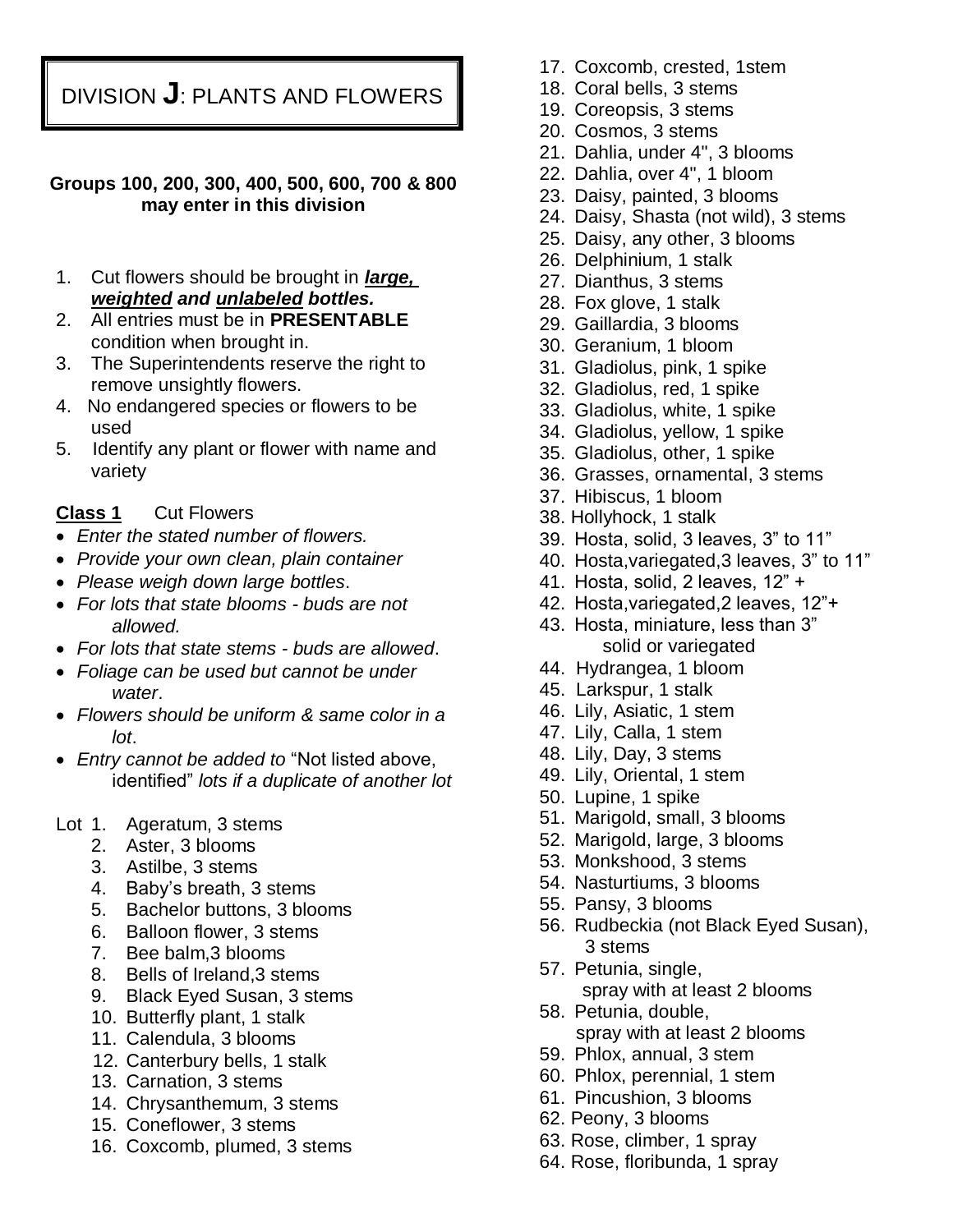- 65. Rose, in a bowl
- 66. Rose, shrub, 1 spray
- 67. Rose, miniature, 1 spray
- 68. Rose, hybrid tea, 1 stem
- 69. Salvia, 3 stems
- 70. Snapdragon, 3 spikes
- 71. Statice, 3 stems
- 72. Strawflowers, 3 stems
- 73. Sweet peas, 3 stems
- 74. Sweet William, 3 stems
- 75. Verbena, 3 stems
- 76. Veronica, 3 stems
- 77. Yarrow, 3 stems
- 78. Zinnia, under 2", 3 blooms
- 79. Zinnia, over 2", 3 blooms
- 80. Annual not listed above, identified
- 81. Annual not listed above, identified
- 82. Perennial not listed above, identified
- 83. Perennial not listed above, identified

**Class 2** Potted Plants - Flowering

- Lot 84. African violet, double
	- 85. African violet, single
	- 86. African violet, miniature
	- 87. Begonia, fibrous
	- 88. Begonia, tuberous
	- 89. Chenille plant
	- 90. Crown of thorns
	- 91. Cyclamen
	- 92. Fuchsia
	- 93. Geranium
	- 94. Gloxinia
	- 95. Impatiens, traditional
	- 96. Impatiens, New Guinea
	- 97. Shamrock
	- 98. Shrimp plant
	- 99. Flowering tree
	- 100. Petunia
	- 101. Not listed above, identified
	- 102. Not listed above, identified

# **Class 3** Potted Plants – Foliage

- Lot 103. Zebra plant
	- 104. Baby tears
	- 105. Bonsai
	- 106. Dieffenbachia
	- 107. Fern, asparagus
	- 108. Fern, Boston
	- 109. Fern, any other
	- 110. Fig
	- 111. Fittonia
	- 112. Hoya, wax plant
- 113. India rubber plant
- 114. Ivy, English
- 115. Ivy, any other
- 116. Prayer plant
- 117. Nephthytis, arrowhead
- 118. Palm
- 119. Pepperomia
- 120. Philodendron
- 121. Pothos
- 122. Schefflera
- 123. Wandering Jew
- 124. Spider
- 125. Not listed above, identified
- 126. Not listed above, identified
- **Class 4** Potted Plants Cacti & Succulents
- Lot 127. Cacti, spiny
	- 128. Cacti, spineless
	- 129. Sansevieria, Birds Nest
	- 130. Mother-In-Laws Tongue
	- 131. Succulent, Aloe
	- 132. Succulent, Deer's Tongue
	- 133. Succulent, Hen and Chicks
	- 134. Succulent, Jade
	- 135. Succulent, any other, identify
	- 136. Dish garden, cacti & succulents
	- 137. Terrarium or bottle garden, cacti and/or succulents
	- 138. Not listed above, identified
- **Class 5** Dried Arrangements
- Lot 139. Any arrangement

### **Class 6** Container Gardens

- More than one plant per pot.
- Lot 140. Annual flower pots
	- 141. Foliage plants
	- 142. Vegetable plants
	- 143. Fairy/Gnome garden
- Class<sub>7</sub> **Class 7** Hanging Baskets
- Lot 144. Impatiens, traditional
	- 145. Verbena
	- 146. Ivy
	- 147. Philodendron
	- 148. Begonia, fibrous
	- 149. Begonia, tuberous
	- 150. Geranium
	- 151. Fuschia
	- 152. Spider
	- 153. Pothos
	- 154. Petunias